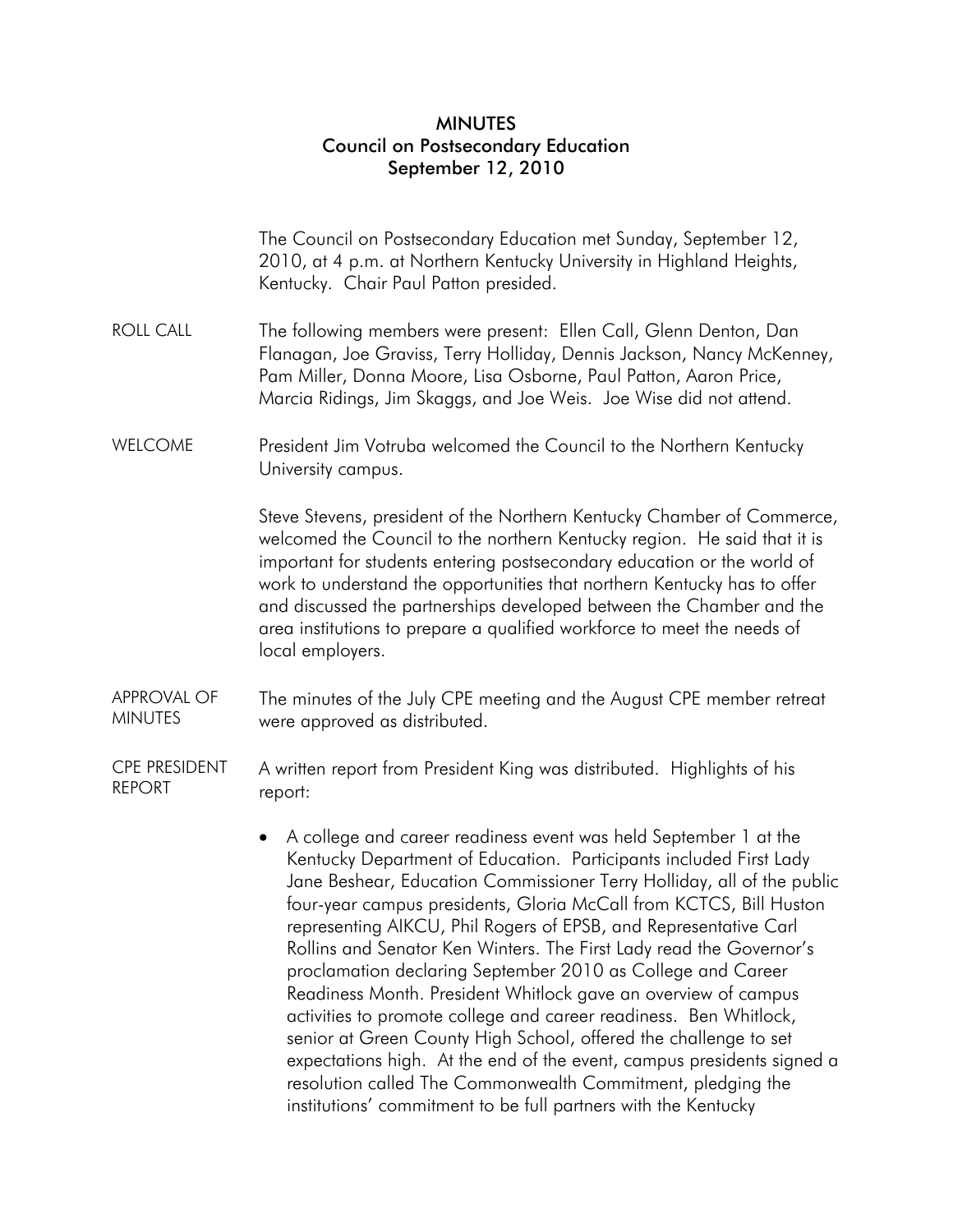Department of Education in preparing high school graduates to be college and career ready. The event fit well with Senate Bill 1 work, which has re-energized statewide and campus-level efforts.

- Reecie Stagnolia, the Council's Vice President for Adult Education, was recently elected to the National Council of State Directors of Adult Education (NCSDAE) and the National Adult Education Professional Development Consortium (NAEPDC) executive committees as Chairperson Elect.
- The Kentucky Department of Education announced that its budget can no longer support K12 school libraries' access to the Kentucky Virtual Library electronic databases. KDE has contributed \$312,000 annually on the school districts' behalf for many years. CPE and KDE staff mailed letters to all school district superintendents asking them to indicate whether their district plans to continue its support of the virtual library. If all districts participate, their funding will make up for KDE's withdrawal. The response deadline is September 15. Commissioner Holliday said that KDE held a webinar with all of the school districts to provide superintendents information about benefits they receive from the virtual library and to strongly encourage them to continue support from the local districts.

**AIKCU** ANNUAL REPORT The annual report from the Association of Independent Kentucky Colleges and Universities was presented by AIKCU President Gary Cox. The report highlighted the role the independent colleges play in meeting the state's postsecondary education goals, including specific innovations and collaborations. He indicated that the independent colleges' number one request is help with identifying additional funding sources for student financial aid.

**COMMISSIONER** OF EDUCATION REPORT Commissioner Holliday reported on activities underway at the Kentucky Department of Education, including information on the state consortium on board examination systems and KDE's proposed strategic plan. He said that The Commonwealth Commitment discussed earlier in the meeting demonstrates the current strong commitment between K12 and postsecondary education to improve the economic outcomes for the children of Kentucky. KDE will publish by high school by district for the first time the percentage of students who are college ready from the graduating class of 2010 who are enrolling in postsecondary education this fall. The information will be accessible through the new Statewide Longitudinal Data System developed by CPE and KDE staffs that will roll out the end of September.

CPE PRESIDENT PLAN OF WORK RECOMMENDATION: The staff recommended that the Council approve the CPE President's Plan of Work for August 2010 through August 2011.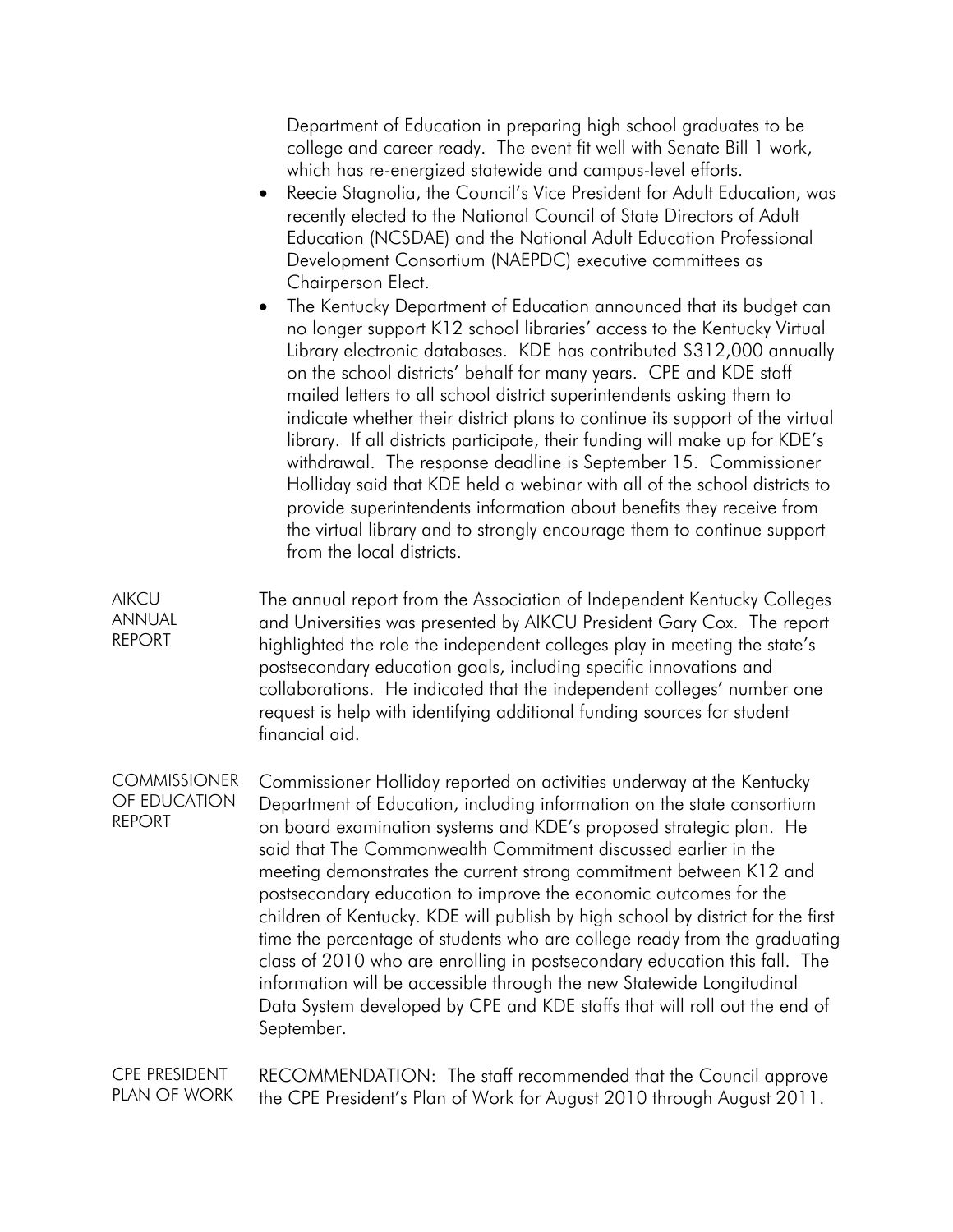The plan, discussed by the CPE members at their August retreat, provided a clear set of policy priorities and tasks that will guide the work of President King and the Council staff over the coming year. The Council will hear periodic reports on implementation throughout the year, and implementation of the plan will be used as part of the president's annual performance review in July 2011.

MOTION: Mr. Jackson moved that the plan be approved. Ms. Osborne seconded the motion.

VOTE: The motion passed.

AGENCY **OPERATING** BUDGET RECOMMENDATION: The staff recommended that the Council approve the proposed 2010-11 agency operating budget.

> The budget includes efficiency cuts of 1.5 percent, a reduction of \$100,000 in funding for non-merit employees, and reductions relating to the required six furlough days for all state employees. Additionally, General Fund reductions included a 1.5 percent cut to restricted fund expenditures. While the Council's General Fund appropriation is \$50.8 million, only 12 percent or \$6 million pays for Council staff and statewide coordination. The other 88 percent goes to statewide educational programs and services traditionally channeled through the Council from an accounting and budgetary perspective.

> MOTION: Ms. Miller moved that the recommendation be approved. Mr. Flanagan seconded the motion.

VOTE: The motion passed.

KSU CAPITAL  $PROJECT -$ PURCHASE OF RESEARCH VESSEL

RECOMMENDATION: The staff recommended that the Council approve, contingent on favorable action by the Kentucky State University Board of Regents at its October 2010 meeting, the request of KSU to purchase with \$320,000 from the U.S. Department of Agriculture a research vessel (boat) to be used as a floating laboratory for the land grant program. The project scope is \$320,000.

The vessel will be used as a floating laboratory for instructional programs such as aquatic ecology and thesis research. The research projects are to be associated with an expansion of the graduate programs in aquaculture and aquatic science and the master's in environmental studies. As a collaborative, the vessel will be used for college student field trips, K12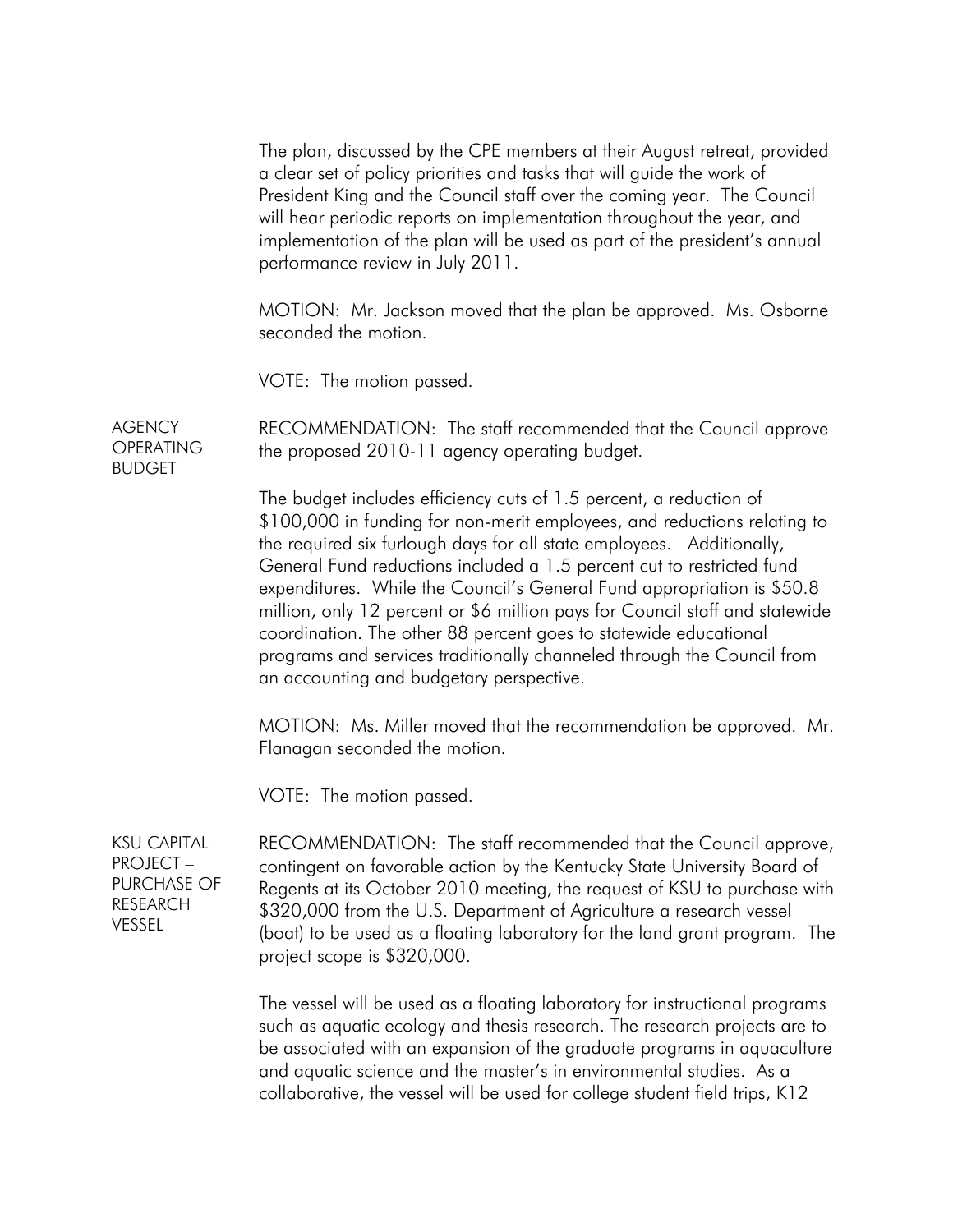classes, and economic development and community engagement. The research vessel will be located at the university's main campus in Frankfort and will reside on the Kentucky River. Ownership will accrue to the university when completed in May 2011. MOTION: Ms. Call moved that the recommendation be approved. Mr. Jackson seconded the motion. VOTE: The motion passed. STATEWIDE **DIVERSITY POLICY** RECOMMENDATION: The staff recommended that the Council approve the 2011-15 Statewide Diversity Policy and Framework for Institutional Diversity Plan Development. President King said that the policy is extremely important to the Council's mission to prepare all students for life and work in an increasingly diverse society. It was created through a collaborative effort among campus representatives, Council staff, and board members, and is being unanimously recommended for adoption by the Committee on Equal Opportunities. The diversity policy allows the Commonwealth to take a new approach to the challenge of making the postsecondary system more successful and appealing to more people from varying backgrounds and ethnicities. The long-term need for the diversity policy will be reviewed in 2015. The next step calls for the institutions to develop campus-based plans which are due to the Council staff for review in mid-March 2011. MOTION: Ms. Miller moved that the diversity policy be approved. Mr. Weis seconded the motion. VOTE: The motion passed. 2011 CPE MEETING CALENDAR RECOMMENDATION: The staff recommended that the Council approve the 2011 CPE meeting calendar – February 3-4 (CPE member retreat and business meeting if needed), April 27-28, June 9-10, September 22-23 (in conjunction with the annual trusteeship conference), and November 3-4. MOTION: Ms. Miller moved that the calendar be approved. Ms. Osborne seconded the motion. VOTE: The motion passed.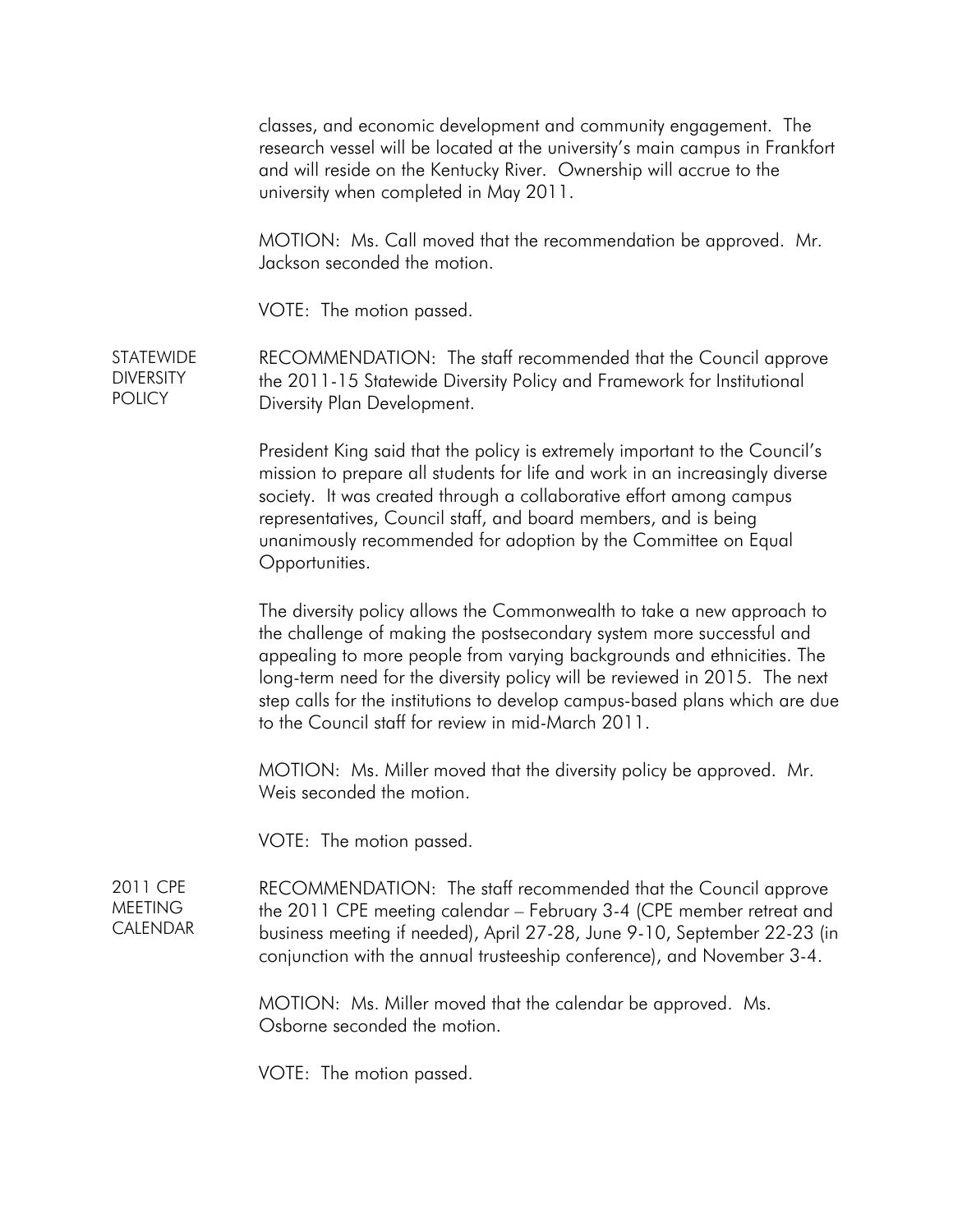## ESTIMATED FALL 2010 ENROLLMENT The estimated fall 2010 postsecondary enrollment was provided for information. The Council estimates that Kentucky's postsecondary enrollment has continued its annual growth with over 270,000 students enrolled this fall in the public and independent colleges and universities. Total fall enrollment increased approximately 4 percent in one year and 40 percent over the last 10 years. Final fall enrollment numbers will be

available in the spring.

The all-time enrollment high represents an increase of 10,020 students across the public and independent sectors. Key findings of the report include:

- The Kentucky Community and Technical College System led the public sector with a 6 percent enrollment increase in one year, with 106,500 students enrolled. Over the past 10 years, KCTCS enrollment has grown by 79 percent.
- The public universities estimated modest total enrollment growth of 1.8 percent over last year. The University of Kentucky, Eastern Kentucky University, and Northern Kentucky University had the largest one-year increases in undergraduate enrollment from the prior year, while Kentucky State University and Murray State University both increased enrollments significantly at the graduate level.
- Western Kentucky University, Northern Kentucky University, and Kentucky State University reported the largest increases in total enrollment over the past 10 years.
- Kentucky's nonprofit, private colleges and universities experienced steady enrollment growth at both the undergraduate and graduate levels, with total annual growth of 5 percent.
- The proprietary sector reported the largest percent growth compared to last fall, with Sullivan University expanding by an estimated 10.5 percent, primarily at the graduate level. Although less than 10 percent of students attend proprietary institutions in Kentucky, year-to-year growth in this sector is strong, following national trends.
- KYAE COLLEGE READINESS INITIATIVE The Council heard a report on a college readiness initiative for Kentucky Adult Education. KYAE has embraced the state's new common core standards work, and KYAE programs will be transitioning to standardsbased instruction.

## HIGH SCHOOL FEEDBACK REPORT The class of 2008 College and Career Readiness High School Feedback Report was removed from the meeting agenda but is expected to be available in the next few weeks.